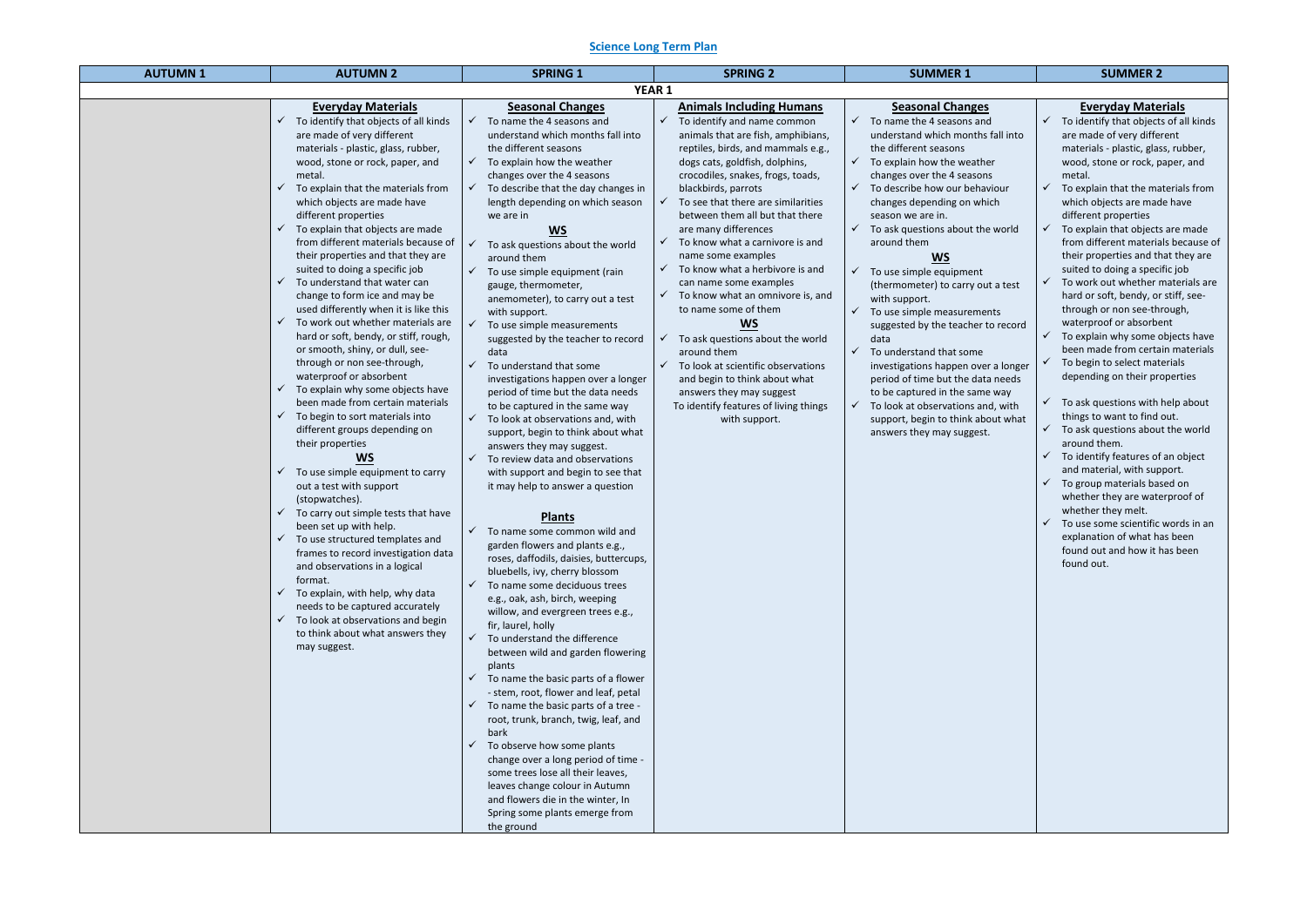|                                                                                                                                                                                                                                                                                                                                                                                                                                                                                                                                                                                                                                                                                                                                                                                                                                                                                                                                                                                                                                                                                                                                                                | <b>WS</b><br>To ask questions about the world<br>around them                                                                                                                                                                                                                                                                                                                                                                                                                                                                                                                                                                                                                                                                                                                                                                                                                                                                                                                                                                                                                                                                                                                    |  |                                                                                                                                                                                                                                                                                                                                                                                                                                                                                                                                                                                                                                                                                                                                                                                                                                                                                                                                                                                                                                                                                                                                                                                                                                                                                                                                      |                                                                                                                                                                                                                                                                                                                                                                                                                                                                                                                                                                                                                                                                                                                                                                                                                                                                                                                                                                                                                                                                                                                                                                                                                                                                                                                    |  |  |  |
|----------------------------------------------------------------------------------------------------------------------------------------------------------------------------------------------------------------------------------------------------------------------------------------------------------------------------------------------------------------------------------------------------------------------------------------------------------------------------------------------------------------------------------------------------------------------------------------------------------------------------------------------------------------------------------------------------------------------------------------------------------------------------------------------------------------------------------------------------------------------------------------------------------------------------------------------------------------------------------------------------------------------------------------------------------------------------------------------------------------------------------------------------------------|---------------------------------------------------------------------------------------------------------------------------------------------------------------------------------------------------------------------------------------------------------------------------------------------------------------------------------------------------------------------------------------------------------------------------------------------------------------------------------------------------------------------------------------------------------------------------------------------------------------------------------------------------------------------------------------------------------------------------------------------------------------------------------------------------------------------------------------------------------------------------------------------------------------------------------------------------------------------------------------------------------------------------------------------------------------------------------------------------------------------------------------------------------------------------------|--|--------------------------------------------------------------------------------------------------------------------------------------------------------------------------------------------------------------------------------------------------------------------------------------------------------------------------------------------------------------------------------------------------------------------------------------------------------------------------------------------------------------------------------------------------------------------------------------------------------------------------------------------------------------------------------------------------------------------------------------------------------------------------------------------------------------------------------------------------------------------------------------------------------------------------------------------------------------------------------------------------------------------------------------------------------------------------------------------------------------------------------------------------------------------------------------------------------------------------------------------------------------------------------------------------------------------------------------|--------------------------------------------------------------------------------------------------------------------------------------------------------------------------------------------------------------------------------------------------------------------------------------------------------------------------------------------------------------------------------------------------------------------------------------------------------------------------------------------------------------------------------------------------------------------------------------------------------------------------------------------------------------------------------------------------------------------------------------------------------------------------------------------------------------------------------------------------------------------------------------------------------------------------------------------------------------------------------------------------------------------------------------------------------------------------------------------------------------------------------------------------------------------------------------------------------------------------------------------------------------------------------------------------------------------|--|--|--|
|                                                                                                                                                                                                                                                                                                                                                                                                                                                                                                                                                                                                                                                                                                                                                                                                                                                                                                                                                                                                                                                                                                                                                                | To use simple equipment<br>(magnifying glass), to make<br>observations with support.<br>To identify features of a living<br>thing.<br>To group and sort living things with<br>$\checkmark$<br>help.                                                                                                                                                                                                                                                                                                                                                                                                                                                                                                                                                                                                                                                                                                                                                                                                                                                                                                                                                                             |  |                                                                                                                                                                                                                                                                                                                                                                                                                                                                                                                                                                                                                                                                                                                                                                                                                                                                                                                                                                                                                                                                                                                                                                                                                                                                                                                                      |                                                                                                                                                                                                                                                                                                                                                                                                                                                                                                                                                                                                                                                                                                                                                                                                                                                                                                                                                                                                                                                                                                                                                                                                                                                                                                                    |  |  |  |
|                                                                                                                                                                                                                                                                                                                                                                                                                                                                                                                                                                                                                                                                                                                                                                                                                                                                                                                                                                                                                                                                                                                                                                | To look at scientific observations<br>and begin to think about what<br>answers they may suggest                                                                                                                                                                                                                                                                                                                                                                                                                                                                                                                                                                                                                                                                                                                                                                                                                                                                                                                                                                                                                                                                                 |  |                                                                                                                                                                                                                                                                                                                                                                                                                                                                                                                                                                                                                                                                                                                                                                                                                                                                                                                                                                                                                                                                                                                                                                                                                                                                                                                                      |                                                                                                                                                                                                                                                                                                                                                                                                                                                                                                                                                                                                                                                                                                                                                                                                                                                                                                                                                                                                                                                                                                                                                                                                                                                                                                                    |  |  |  |
| <b>YEAR 2</b>                                                                                                                                                                                                                                                                                                                                                                                                                                                                                                                                                                                                                                                                                                                                                                                                                                                                                                                                                                                                                                                                                                                                                  |                                                                                                                                                                                                                                                                                                                                                                                                                                                                                                                                                                                                                                                                                                                                                                                                                                                                                                                                                                                                                                                                                                                                                                                 |  |                                                                                                                                                                                                                                                                                                                                                                                                                                                                                                                                                                                                                                                                                                                                                                                                                                                                                                                                                                                                                                                                                                                                                                                                                                                                                                                                      |                                                                                                                                                                                                                                                                                                                                                                                                                                                                                                                                                                                                                                                                                                                                                                                                                                                                                                                                                                                                                                                                                                                                                                                                                                                                                                                    |  |  |  |
| <b>Uses of Everyday Materials</b>                                                                                                                                                                                                                                                                                                                                                                                                                                                                                                                                                                                                                                                                                                                                                                                                                                                                                                                                                                                                                                                                                                                              | <b>Animals Including Humans</b>                                                                                                                                                                                                                                                                                                                                                                                                                                                                                                                                                                                                                                                                                                                                                                                                                                                                                                                                                                                                                                                                                                                                                 |  | <b>Plants</b>                                                                                                                                                                                                                                                                                                                                                                                                                                                                                                                                                                                                                                                                                                                                                                                                                                                                                                                                                                                                                                                                                                                                                                                                                                                                                                                        | <b>Living Things and Their Habitats</b>                                                                                                                                                                                                                                                                                                                                                                                                                                                                                                                                                                                                                                                                                                                                                                                                                                                                                                                                                                                                                                                                                                                                                                                                                                                                            |  |  |  |
| To explain that some materials can change shape when we do something to<br>them<br>To describe some materials that can be stretched e.g., rubber<br>To name some materials that can bend e.g., paper, some plastic, leather<br>To name some materials that can be squashed e.g., rubber, foam, sponge<br>To name some materials that can be twisted, wool, cotton<br>To explain materials' properties that make them suitable for certain jobs<br>To describe which of the following materials: wood, metal, plastic, glass, brick,<br>rock, paper, and cardboard, we would use to make different objects<br><b>WS</b><br>To ask questions when exploring the world around them.<br>To use a variety of simple equipment to carry out a structured test<br>To carry out tests with increasing confidence and accuracy<br>To understand that observations might provide evidence or information to<br>help answer a question.<br>To review data captured in an investigation and with some support can use it<br>to answer simple related questions<br>To use scientific terminology.<br>To group and sort materials referring to some of their simple features | To explain that some animals,<br>including humans, have offspring<br>that grow into adults<br>To explain that some animals lay<br>eggs rather than give birth to live<br>babies<br>To understand that these eggs<br>hatch and the offspring may go<br>through stages before they look<br>like their parents e.g., tadpole to<br>frog<br>To describe that all animals need<br>water, food, and air to survive<br>To understand that if animals do<br>not get enough of these 3 things,<br>they will eventually die<br>To name foods that are good for<br>us and foods that are not good for<br><b>us</b><br>To explain that exercise is<br>important for us to keep healthy<br>To explain that exercise helps our<br>muscles keep strong and that it<br>makes our heart strong too<br>$\underline{\mathsf{WS}}$<br>To use a variety of simple<br>equipment to carry out a<br>structured tests with greater<br>independence and accuracy<br>To understand that observations<br>might provide evidence or<br>information to help answer a<br>question.<br>To review data captured in an<br>investigation and with some<br>support can use it to answer simple<br>related questions |  | To understand that plants grow<br>✓<br>from either seeds or bulbs<br>✓<br>To explain what conditions a seed<br>needs to grow or germinate - water<br>and nutrients<br>$\checkmark$<br>To understand that seeds and bulbs<br>like different conditions and may<br>grow at different rates<br>To describe what happens when a<br>$\checkmark$<br>seed germinates from my own<br>experience<br>To understand that when a seed<br>germinates it grows into an adult<br>plant<br>$\checkmark$<br>To describe that an adult plant will<br>grow bigger and stronger and then<br>produce seeds itself from which<br>other plants will grow<br>To describe what a plant needs to<br>grow - water, sunlight, nutrients,<br>and a suitable temperature<br>$\checkmark$<br>To explain that plants need slightly<br>different amounts of warmth or<br>space<br><b>WS</b><br>$\checkmark$<br>To ask questions about things to<br>find out and realise there may be<br>different ways to answer the<br>question<br>To carry out tests with increasing<br>$\checkmark$<br>confidence and accuracy<br>To use thermometers with support.<br>✓<br>To use everyday units of<br>$\checkmark$<br>measurement to record data, with<br>support.<br>✓<br>To understand that some<br>investigations happen over a longer<br>period of time, but the data needs | To understand that everything in<br>our world is either alive, dead or<br>has never been alive.<br>To explain the difference between<br>things that are dead and things that<br>have never been alive.<br>To group and sort things according<br>to whether they are alive, dead or<br>have never been alive.<br>To explain that living things, plants<br>and animals, live in habitats which<br>suits them and provides them with<br>what they need to live.<br>To describe that all plants and<br>animals need shelter, food and<br>water and the habitat where they<br>live will provide this.<br>To name some habitats and some<br>of the animals and plants that live<br>within them e.g., woodland,<br>garden, rainforests, deserts, and<br>polar regions.<br>To describe what a micro-habitat is<br>and give an example of one in a<br>larger habitat.<br>To explain that all habitats and<br>microhabitats provide the<br>conditions that animals and plants<br>like to live.<br>To explain that animals in any<br>habitat get food from other plants<br>and animals living in the same<br>habitat and explain that this is<br>called a food chain.<br>To give an example of a food chain.<br>To understand that if something<br>happens to one element of a food<br>chain, then it will impact the others. |  |  |  |
|                                                                                                                                                                                                                                                                                                                                                                                                                                                                                                                                                                                                                                                                                                                                                                                                                                                                                                                                                                                                                                                                                                                                                                |                                                                                                                                                                                                                                                                                                                                                                                                                                                                                                                                                                                                                                                                                                                                                                                                                                                                                                                                                                                                                                                                                                                                                                                 |  | to be captured in the same way<br>$\checkmark$<br>To understand, with support, that<br>scientific observations might<br>provide evidence or information to<br>help answer a question                                                                                                                                                                                                                                                                                                                                                                                                                                                                                                                                                                                                                                                                                                                                                                                                                                                                                                                                                                                                                                                                                                                                                 | <b>WS</b><br>$\checkmark$ To structure simple practical<br>enquiries with support that address                                                                                                                                                                                                                                                                                                                                                                                                                                                                                                                                                                                                                                                                                                                                                                                                                                                                                                                                                                                                                                                                                                                                                                                                                     |  |  |  |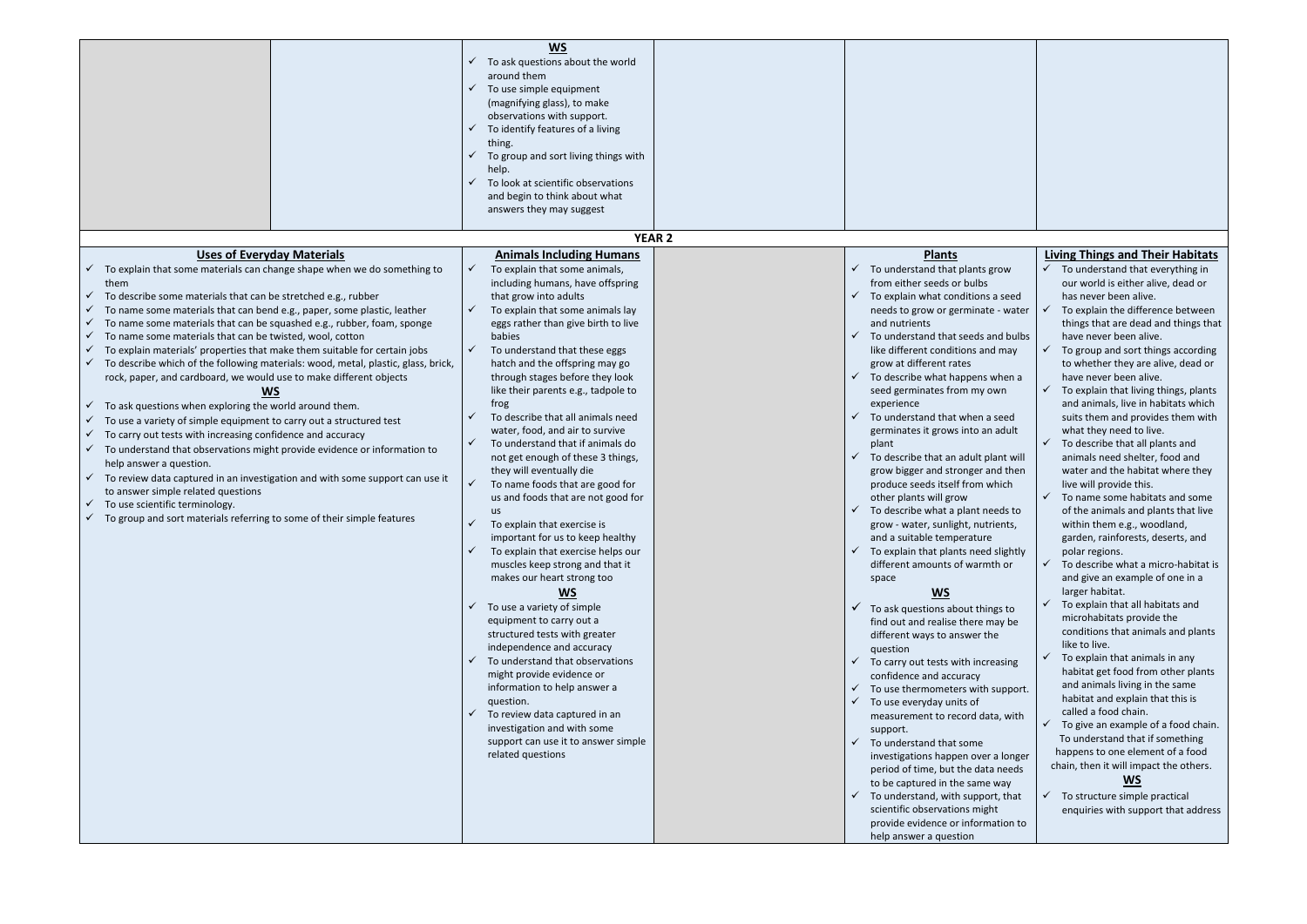|                                                         |                                                                       |                                                                            |                                                                                    | a scientific question.<br>To analyse living things and<br>independently identify some<br>features.<br>To group and sort living things<br>referring to some of their simple<br>features.<br>To understand, with support, that<br>observations might provide<br>evidence or information to help<br>answer a question. |
|---------------------------------------------------------|-----------------------------------------------------------------------|----------------------------------------------------------------------------|------------------------------------------------------------------------------------|---------------------------------------------------------------------------------------------------------------------------------------------------------------------------------------------------------------------------------------------------------------------------------------------------------------------|
|                                                         |                                                                       | <b>YEAR 3</b>                                                              |                                                                                    |                                                                                                                                                                                                                                                                                                                     |
| <b>Rocks</b>                                            | <b>Animals Including Humans</b>                                       | <b>Light</b>                                                               | <b>Plants</b>                                                                      | <b>Forces and Magnets</b>                                                                                                                                                                                                                                                                                           |
| To compare and group together                           | To know that most animals<br>✓                                        | To know that darkness is the<br>✓                                          | To name the parts of a plant - root,                                               | To describe different types of forces and how they act on objects -                                                                                                                                                                                                                                                 |
| different kinds of rocks on the basis                   | including humans have skeletons.                                      | absence of light                                                           | stem/trunk, leaf, flower                                                           | $\checkmark$<br>To describe the effect forces can have on an object.<br>✓                                                                                                                                                                                                                                           |
| of their appearance and simple                          | $\checkmark$<br>To know that skeletons are made<br>of bones           | To explain that we need light in<br>order to see things                    | $\checkmark$<br>To know that roots absorb water<br>and nutrients from the soil and | To use arrows to show the direction of different forces.<br>✓<br>To describe how friction can help or hinder and to give examples of this in                                                                                                                                                                        |
| physical properties.<br>To describe in simple terms how | $\checkmark$<br>To understand that bones are                          | To know we need to protect our                                             | anchor the plant in place                                                          | everyday life                                                                                                                                                                                                                                                                                                       |
| fossils are formed when things that                     | made of calcium, and it is this that                                  | eyes and our skin from the sun's                                           | To know that the stem transports<br>$\checkmark$                                   | To say that some forces need contact, but magnetic forces can act at a                                                                                                                                                                                                                                              |
| have lived are trapped within rock.                     | makes them strong                                                     | harmful rays                                                               | water and nutrients around the                                                     | distance                                                                                                                                                                                                                                                                                                            |
| To recognise that soils are made                        | To understand that skeletons<br>$\checkmark$                          | To know that there are different                                           | plant and holds the leaves and                                                     | To describe how magnets can attract or repel each other<br>✓                                                                                                                                                                                                                                                        |
| from rocks and organic matter.                          | support the animal's body, protects                                   | sources of light                                                           | flowers up                                                                         | ✓<br>To describe how magnets can attract some materials but not others and can                                                                                                                                                                                                                                      |
| <b>WS</b>                                               | important organs and along with<br>muscles allows the animals to      | To describe how light is reflected<br>from the surface of objects into our | To know that some plants have<br>flowers, and this enables the plant               | classify materials on the basis of this<br>To explain that magnets have 2 poles                                                                                                                                                                                                                                     |
| To structure questions to be                            | move                                                                  | eyes and that is how we see them                                           | to reproduce                                                                       | To successfully predict whether the magnets will attract each other depending                                                                                                                                                                                                                                       |
| answered in an investigation with<br>help.              | To know that skeletons allow<br>$\checkmark$                          | To explain that a shadow is formed                                         | To know that pollen, which is                                                      | on which poles are facing each other                                                                                                                                                                                                                                                                                |
| To spot any patterns in data                            | movement through different types                                      | when an object blocks light                                                | produced by the male part of the                                                   | WS                                                                                                                                                                                                                                                                                                                  |
| recorded, including similarities and                    | of joint                                                              | To describe, with help, why a<br>✓                                         | flower, is transferred to the female                                               | To understand why science starts with a question.                                                                                                                                                                                                                                                                   |
| differences.                                            | To explain the importance of<br>$\checkmark$                          | shadow has the same shape as the                                           | part of other flowers (pollination).                                               | To structure, with support, simple practical enquiries and investigations that                                                                                                                                                                                                                                      |
| To report investigation findings as                     | exercise for muscles<br><b>WS</b>                                     | object casting it<br>To understand that there are                          | This forms seeds, sometimes<br>contained in berries or fruits which                | address a scientific question.                                                                                                                                                                                                                                                                                      |
| an oral presentation<br>To analyse the findings from an | To understand why science starts<br>$\checkmark$                      | patterns in the way the size of the                                        | are then dispersed in different                                                    | To use scientific equipment with support (stopwatches).<br>✓<br>To collect data from an investigation with support.                                                                                                                                                                                                 |
| investigation and use this to draw                      | with a question                                                       | shadow can be changed                                                      | ways.                                                                              | ✓<br>To use table templates to record data.                                                                                                                                                                                                                                                                         |
| simple conclusions with help.                           | To explain why there needs to be                                      | To explain why not all shadows are                                         | To know that leaves use sunlight                                                   | $\checkmark$<br>To report investigation findings in a written form, with support.                                                                                                                                                                                                                                   |
| To gather relevant data during my                       | consistency in the way a                                              | the same                                                                   | and water to produce the plant's                                                   | $\checkmark$ To understand what a secondary source is and use one about William Gilbert                                                                                                                                                                                                                             |
| investigations using labelled                           | comparative test is carried out if it                                 | To explain what opaque,<br>translucent and transparent                     | food. This is called photosynthesis.<br>$\checkmark$ To explain how water moves    | as part of a broader investigation.                                                                                                                                                                                                                                                                                 |
| diagrams and keys<br>To make systematic and careful     | is to be fair<br>To record findings using a table and<br>$\checkmark$ | materials, are and explain why they                                        | through a plant                                                                    | To make a link between scientific results and other scientific evidence.<br>$\checkmark$<br>✓<br>To analyse the findings from an investigation and use this to create an                                                                                                                                            |
| observations                                            | bar char with structured templates                                    | cast the best shadows                                                      | $\checkmark$ To describe the process of                                            | explanation of findings                                                                                                                                                                                                                                                                                             |
| To collect data from an<br>✓                            | and frames.                                                           | <b>WS</b>                                                                  | pollination                                                                        |                                                                                                                                                                                                                                                                                                                     |
| investigation as labelled diagrams,                     | To decide which units to use to<br>$\checkmark$                       | To structure questions, with                                               | To describe the process of<br>$\checkmark$<br>fertilisation                        |                                                                                                                                                                                                                                                                                                                     |
| and tables<br>To use simple scientific language         | take measurements.<br>To analyse the findings from an<br>$\checkmark$ | support, to be answered in an<br>investigation                             | To describe what germination is<br>$\checkmark$                                    |                                                                                                                                                                                                                                                                                                                     |
| and terminology in explanations                         | investigation and use this to draw                                    | To decide, with help, which units to                                       | To explain some of the types of                                                    |                                                                                                                                                                                                                                                                                                                     |
| $\checkmark$ To structure simple practical              | simple conclusions and answers to                                     | would use to take measurements                                             | seed dispersal                                                                     |                                                                                                                                                                                                                                                                                                                     |
| investigations that address a                           | questions                                                             | To explain why there needs to be<br>✓                                      | $\checkmark$ To explain what factors affect the                                    |                                                                                                                                                                                                                                                                                                                     |
| scientific question.                                    |                                                                       | consistency in the way a                                                   | lifecycle of a plant and can describe<br>why some plants need different            |                                                                                                                                                                                                                                                                                                                     |
|                                                         |                                                                       | comparative test is carried out if it<br>is to be fair                     | things                                                                             |                                                                                                                                                                                                                                                                                                                     |
|                                                         |                                                                       | To use Lux meters with support.                                            | $\underline{\mathsf{WS}}$                                                          |                                                                                                                                                                                                                                                                                                                     |
|                                                         |                                                                       | To plan, with help, what equipment                                         | To understand why science starts                                                   |                                                                                                                                                                                                                                                                                                                     |
|                                                         |                                                                       | may be needed to deliver relevant                                          | with a question                                                                    |                                                                                                                                                                                                                                                                                                                     |
|                                                         |                                                                       | data<br>To present data using graphs                                       | $\checkmark$ To explain why there needs to be<br>consistency in the way a          |                                                                                                                                                                                                                                                                                                                     |
|                                                         |                                                                       | To report investigation findings in                                        | comparative test is carried out if it                                              |                                                                                                                                                                                                                                                                                                                     |
|                                                         |                                                                       | written form                                                               | is to be fair                                                                      |                                                                                                                                                                                                                                                                                                                     |
|                                                         |                                                                       | To use simple scientific language<br>✓                                     | To use measuring cylinders, tape<br>$\checkmark$                                   |                                                                                                                                                                                                                                                                                                                     |
|                                                         |                                                                       | and terminology in explanations                                            | measures and scales                                                                |                                                                                                                                                                                                                                                                                                                     |

- 
- 

- 
- 
- 
- 
- 

- 
- 
- 
- 
- 
- 
- 
- 
-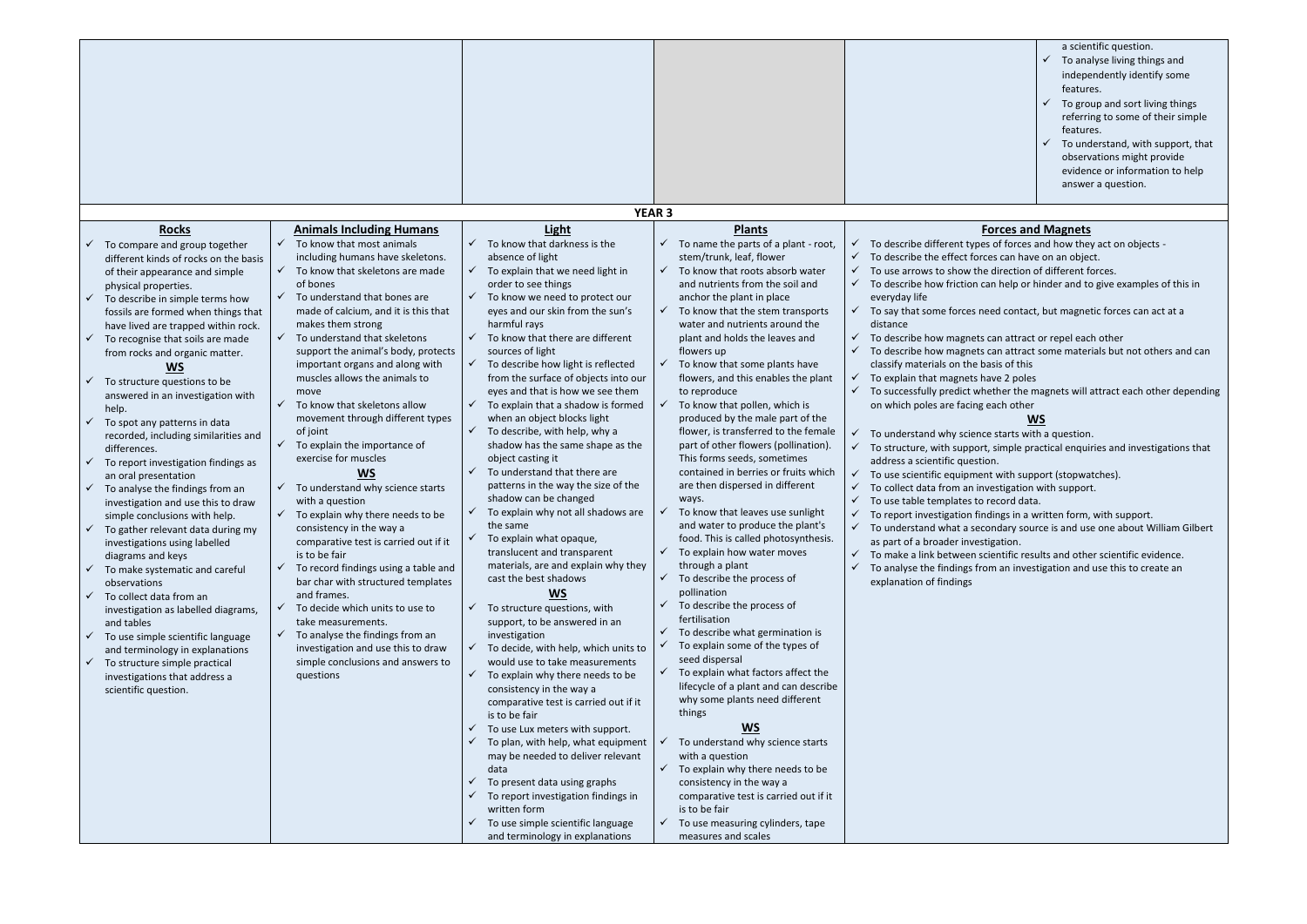|                                                                                                                                                                                                                                                                                                                                                                                                                                                                                                                                                                                                                                                                                                                                                                                                                                                                                                                                                                                                                                                                                                                                                                                                                                                                                                                                                                                                                                                                                                                                                                                                                                                                   | To analyse the findings from an<br>investigation and use this to create<br>an explanation of scientific findings<br>To identify simple patterns in<br>results                                                                                                                                                                                                                                                                                                                                                                                                                                                                                                                                                                                                                                                                                                                                                                                                                                                                                                                                                               | To decide, with help, which units I<br>would use to take my<br>measurements<br>$\checkmark$ To understand why collecting data<br>is so important during an<br>investigation.<br>To present data in a table with a<br>$\checkmark$<br>structured frame<br>$\checkmark$<br>To use the simple scientific<br>language and terminology in<br>explanations<br>$\checkmark$<br>To identify simple patterns in<br>results<br>To report investigation findings as<br>$\checkmark$<br>an oral presentation.<br>To understand that data and<br>$\checkmark$<br>evidence may be collected in a<br>variety of ways and then<br>represented in a number of<br>different ways                                                                                                                                                                                                                                                                                                                                                                                                                                                                                                                                                                                                   |                                                                                                                                                                                                                                                                                                                                                                                                                                                                                                                                                                                                                                                                                                                                                                                                                                                                                                                                                                                                                                                                                                                                                                                                                                   |                                                                                                                                                                                                                                                                                                                                                                                                                                                                                                                                                                                                                                                                                                                                                                                                                                                                                                                                                                                                                                                                                                                                                                                                 |
|-------------------------------------------------------------------------------------------------------------------------------------------------------------------------------------------------------------------------------------------------------------------------------------------------------------------------------------------------------------------------------------------------------------------------------------------------------------------------------------------------------------------------------------------------------------------------------------------------------------------------------------------------------------------------------------------------------------------------------------------------------------------------------------------------------------------------------------------------------------------------------------------------------------------------------------------------------------------------------------------------------------------------------------------------------------------------------------------------------------------------------------------------------------------------------------------------------------------------------------------------------------------------------------------------------------------------------------------------------------------------------------------------------------------------------------------------------------------------------------------------------------------------------------------------------------------------------------------------------------------------------------------------------------------|-----------------------------------------------------------------------------------------------------------------------------------------------------------------------------------------------------------------------------------------------------------------------------------------------------------------------------------------------------------------------------------------------------------------------------------------------------------------------------------------------------------------------------------------------------------------------------------------------------------------------------------------------------------------------------------------------------------------------------------------------------------------------------------------------------------------------------------------------------------------------------------------------------------------------------------------------------------------------------------------------------------------------------------------------------------------------------------------------------------------------------|------------------------------------------------------------------------------------------------------------------------------------------------------------------------------------------------------------------------------------------------------------------------------------------------------------------------------------------------------------------------------------------------------------------------------------------------------------------------------------------------------------------------------------------------------------------------------------------------------------------------------------------------------------------------------------------------------------------------------------------------------------------------------------------------------------------------------------------------------------------------------------------------------------------------------------------------------------------------------------------------------------------------------------------------------------------------------------------------------------------------------------------------------------------------------------------------------------------------------------------------------------------|-----------------------------------------------------------------------------------------------------------------------------------------------------------------------------------------------------------------------------------------------------------------------------------------------------------------------------------------------------------------------------------------------------------------------------------------------------------------------------------------------------------------------------------------------------------------------------------------------------------------------------------------------------------------------------------------------------------------------------------------------------------------------------------------------------------------------------------------------------------------------------------------------------------------------------------------------------------------------------------------------------------------------------------------------------------------------------------------------------------------------------------------------------------------------------------------------------------------------------------|-------------------------------------------------------------------------------------------------------------------------------------------------------------------------------------------------------------------------------------------------------------------------------------------------------------------------------------------------------------------------------------------------------------------------------------------------------------------------------------------------------------------------------------------------------------------------------------------------------------------------------------------------------------------------------------------------------------------------------------------------------------------------------------------------------------------------------------------------------------------------------------------------------------------------------------------------------------------------------------------------------------------------------------------------------------------------------------------------------------------------------------------------------------------------------------------------|
|                                                                                                                                                                                                                                                                                                                                                                                                                                                                                                                                                                                                                                                                                                                                                                                                                                                                                                                                                                                                                                                                                                                                                                                                                                                                                                                                                                                                                                                                                                                                                                                                                                                                   |                                                                                                                                                                                                                                                                                                                                                                                                                                                                                                                                                                                                                                                                                                                                                                                                                                                                                                                                                                                                                                                                                                                             | <b>YEAR 4</b>                                                                                                                                                                                                                                                                                                                                                                                                                                                                                                                                                                                                                                                                                                                                                                                                                                                                                                                                                                                                                                                                                                                                                                                                                                                    |                                                                                                                                                                                                                                                                                                                                                                                                                                                                                                                                                                                                                                                                                                                                                                                                                                                                                                                                                                                                                                                                                                                                                                                                                                   |                                                                                                                                                                                                                                                                                                                                                                                                                                                                                                                                                                                                                                                                                                                                                                                                                                                                                                                                                                                                                                                                                                                                                                                                 |
| <b>Animals Including Humans</b>                                                                                                                                                                                                                                                                                                                                                                                                                                                                                                                                                                                                                                                                                                                                                                                                                                                                                                                                                                                                                                                                                                                                                                                                                                                                                                                                                                                                                                                                                                                                                                                                                                   | <b>States of Matter</b>                                                                                                                                                                                                                                                                                                                                                                                                                                                                                                                                                                                                                                                                                                                                                                                                                                                                                                                                                                                                                                                                                                     | <b>Electricity</b>                                                                                                                                                                                                                                                                                                                                                                                                                                                                                                                                                                                                                                                                                                                                                                                                                                                                                                                                                                                                                                                                                                                                                                                                                                               | <b>Sound</b>                                                                                                                                                                                                                                                                                                                                                                                                                                                                                                                                                                                                                                                                                                                                                                                                                                                                                                                                                                                                                                                                                                                                                                                                                      | <b>Living Things and Their Habitats</b>                                                                                                                                                                                                                                                                                                                                                                                                                                                                                                                                                                                                                                                                                                                                                                                                                                                                                                                                                                                                                                                                                                                                                         |
| To name and locate the key parts of the human digestive system - Mouth,<br>oesophagus, stomach, small intestine, and large intestine<br>To describe the function of each of the different parts of the human digestive<br>system.<br>To recognise and name the different types of teeth - Incisors, canines,<br>premolars, molars.<br>To describe the function of each type of tooth and explain how the shape of<br>the tooth allows it to carry out its job<br>To describe the structure of a typical tooth<br>$\checkmark$<br>To explain why brushing our teeth twice a day is important<br>To describe what a food chain is<br>$\checkmark$<br>To explain how food chains link together to make food webs<br>To understand how energy is transferred through a food chain and that all<br>energy in a food chain is provided by the Sun<br>To understand that even minor changes to environments or populations can<br>have important implications for food chains and webs<br>To describe what producers, predators and prey are and explain how they are<br>related to each other<br>To describe the key characteristics of producers, predators, and prey<br>WS<br>To understand why science starts with a question<br>To gather relevant data during my investigations<br>To report investigation findings in a presentation with increasing confidence.<br>To confidently structure questions to be answered in an investigation<br>To explain what a comparative test is.<br>To analyse information gathered from an investigation and use this to create<br>an explanation of findings.<br>To use relevant scientific language in all my science work. | To understand that everything is<br>made of tiny particles<br>To classify substances as solids,<br>liquids, and gases<br>To describe the properties of solids,<br>liquids and gases<br>To understand that some<br>substances are difficult to classify<br>To observe and explain that some<br>materials change state when they<br>are heated and cooled (melted or<br>cooled)<br>To research and investigate the<br>temperature at which materials<br>change state - water boils at 100<br>degrees Celsius and freezes at 0<br>degrees Celsius<br>To explain the changes of state<br>using the properties of solids,<br>liquids and gases and that solids<br>can become liquid which in turn<br>can boil and evaporate to a gas.<br>To explain that everything is made<br>of tiny particles and that<br>substances change state when they<br>are cooled or heated.<br>To name the stages of the water<br>cycle - Evaporation, Condensation,<br>Precipitation<br><u>WS</u><br>To explain in a simple format what<br>dependent, independent and<br>control variables are and that it is<br>these variables that make sure any | To name appliances that work on<br>✓<br>electricity using a plug and socket<br>or batteries<br>To construct a simple series<br>electrical circuit<br>$\sqrt{ }$<br>To correctly name the basic parts<br>of a series electrical circuit - the<br>cell, the wire, the bulb, the switch,<br>the bulb and the buzzer.<br>To explain what a closed circuit is<br>and that a circuit needs to be<br>closed for electricity to flow along<br>the wires.<br>To explain that a switch breaks a<br>closed circuit when left open and<br>closes an open circuit. I know when<br>a switch has closed a circuit,<br>electricity can move along the<br>wires.<br>To understand that some materials<br>$\checkmark$<br>allow electricity to pass along<br>them, and these are called<br>conductors<br>$\checkmark$<br>To know that some materials like<br>metals are good conductors of<br>electricity<br>$\checkmark$ To know that some materials are<br>poor conductors and do not allow<br>electricity to travel along them.<br>These materials are called<br>insulators and are non-metallic<br>materials<br>To name some good insulators<br>✓<br>$\checkmark$ To understand that materials may<br>be used for the simple reason they<br>are either good conductors (copper | To explain that pitch is how high or<br>low a sound is.<br>$\checkmark$<br>To explain that a sound pitch is<br>dependent on how vigorously the<br>particles vibrate - the greater the<br>vibration the higher the pitch.<br>To also explain that a sound's pitch<br>is dependent on the mass (weight)<br>of the object that makes it. The<br>greater the mass the more slowly it<br>vibrates and the lower the pitch.<br>To explain that the volume of a<br>sound is how loud or how quiet it<br>is.<br>To explain that the stronger the<br>vibration, the louder the sound.<br>$\checkmark$<br>To explain that volume can be<br>changed by changing the strength<br>of the vibration.<br>To explain that sound is an energy<br>passed on through the vibration of<br>particles which collide with other<br>particles.<br>To know that as the sound energy<br>travels further away from the<br>sound source the strength of the<br>vibration starts to slow.<br>To understand that due to the<br>slowing down of the vibration the<br>further the vibration has to travel,<br>the fainter it gets and so the<br>quieter the sound gets.<br><b>WS</b><br>To confidently structure questions<br>to be answered in an investigation. | To know that living things can be<br>grouped according to some of their<br>features.<br>To study the characteristics of<br>living things and use these to help<br>decide which of these groups to<br>put them in.<br>To use a classification key to decide<br>which living thing belongs to which<br>group.<br>To explain what a micro-organism<br>is and know it is different to other<br>living things.<br>To explain the differences in the<br>lifecycle of animals, amphibians,<br>insects, and birds.<br>To make comparisons and<br>✓<br>understand that different lifecycles<br>help us to classify animals.<br>To explain how an animal and a<br>plant's habitat can affect its<br>lifecycle.<br>To compare different types of<br>$\checkmark$<br>habitats across the world including<br>deserts, rainforests and oceans and<br>know which plants live there.<br>To explain that certain changes in<br>an environment will have an effect<br>on the whole habitat and this can<br>be the consequence of a natural<br>occurrence like a flood or fire or<br>earthquake.<br>To describe our local habitat and<br>know which plants live there.<br><b>WS</b><br>To understand that data and |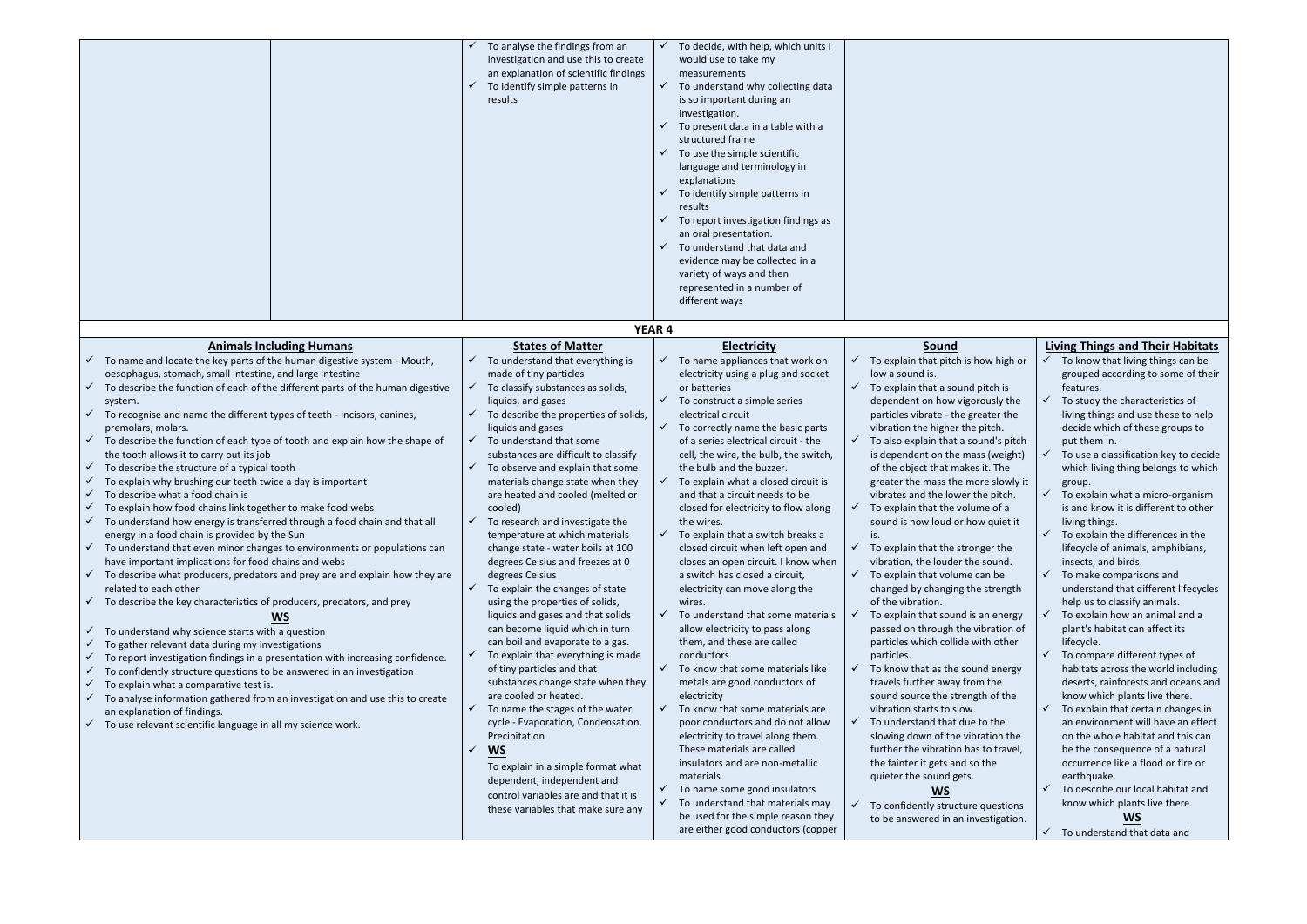|                                                                                                  | investigation is fair<br>To explain why collecting data is so<br>$\checkmark$<br>important during an investigation<br>To present data using bar charts<br>$\checkmark$<br>and labelled diagrams<br>To find patterns in results, with<br>$\checkmark$<br>support, and use this to draw<br>simple conclusions and answers to<br>questions<br>To say that conclusions from one<br>$\checkmark$<br>investigation might lead me to<br>suggest ideas for a follow up<br>investigation.<br>To use relevant scientific language<br>in all my science work.<br>To orally report investigation<br>$\checkmark$<br>findings. | wires in cables) or good insulators<br>(the plastic that covers the wires)<br><b>WS</b><br>$\checkmark$ To explain in a simple format what<br>dependent, independent and<br>control variables are and that it is<br>these variables that make sure any<br>investigation is fair.<br>$\checkmark$ To gather relevant data during<br>investigations.<br>$\checkmark$ To orally report investigation<br>findings.<br>$\checkmark$ To use data from an investigation<br>to support scientific analysis and<br>understanding<br>To use relevant scientific language<br>$\checkmark$<br>in all my science work.<br><b>YEAR 5</b> | To structure simple practical<br>enquiries and investigations that<br>address a scientific question with<br>confidence and independence.<br>To understand that data and<br>$\checkmark$<br>evidence may be collected in a<br>variety of ways (e.g., devised scales<br>of sound).<br>To understand that evidence can<br>✓<br>be represented in a number of<br>different ways (drawings,<br>diagrams).<br>To systematically collect data from<br>an investigation that allows the<br>investigation question to be<br>answered.<br>To use sound meters with<br>$\checkmark$<br>increasing confidence.<br>To confidently decide what units of<br>✓<br>length to use to take<br>measurements.<br>To report investigation findings as<br>✓<br>an oral presentation.<br>To analyse information gathered<br>$\checkmark$<br>from an investigation and use this<br>to create an explanation of findings<br>To use related scientific language<br>$\checkmark$<br>and terminology in explanations.<br>To identify simple patterns, which<br>$\checkmark$<br>include changes in a scientific<br>process and have referenced them<br>in my evaluations if relevant.<br>To confidently suggest as part of<br>$\checkmark$<br>analysis improvements to the<br>investigation in terms of variables,<br>equipment and measurement<br>units.<br>✓<br>To make a link between scientific<br>results and other scientific<br>evidence discovered by Alexander<br>Graham Bell.<br>To say that conclusions from one<br>✓<br>investigation might lead me to<br>suggest ideas for a follow up<br>investigation.<br>To use relevant scientific language<br>✓<br>in all science work. |
|--------------------------------------------------------------------------------------------------|-------------------------------------------------------------------------------------------------------------------------------------------------------------------------------------------------------------------------------------------------------------------------------------------------------------------------------------------------------------------------------------------------------------------------------------------------------------------------------------------------------------------------------------------------------------------------------------------------------------------|----------------------------------------------------------------------------------------------------------------------------------------------------------------------------------------------------------------------------------------------------------------------------------------------------------------------------------------------------------------------------------------------------------------------------------------------------------------------------------------------------------------------------------------------------------------------------------------------------------------------------|-------------------------------------------------------------------------------------------------------------------------------------------------------------------------------------------------------------------------------------------------------------------------------------------------------------------------------------------------------------------------------------------------------------------------------------------------------------------------------------------------------------------------------------------------------------------------------------------------------------------------------------------------------------------------------------------------------------------------------------------------------------------------------------------------------------------------------------------------------------------------------------------------------------------------------------------------------------------------------------------------------------------------------------------------------------------------------------------------------------------------------------------------------------------------------------------------------------------------------------------------------------------------------------------------------------------------------------------------------------------------------------------------------------------------------------------------------------------------------------------------------------------------------------------------------------------------------------------------------------------------------------------------------------|
| <b>Living Things and Their Habitats</b><br><b>Animals Including Humans</b>                       | <b>Earth and Space</b>                                                                                                                                                                                                                                                                                                                                                                                                                                                                                                                                                                                            | <b>Forces</b>                                                                                                                                                                                                                                                                                                                                                                                                                                                                                                                                                                                                              | <b>Properties and Cl</b>                                                                                                                                                                                                                                                                                                                                                                                                                                                                                                                                                                                                                                                                                                                                                                                                                                                                                                                                                                                                                                                                                                                                                                                                                                                                                                                                                                                                                                                                                                                                                                                                                                    |
| $\checkmark$ To explain the differences in the<br>$\checkmark$<br>To explain how human offspring | To name the 8 planets in the solar<br>$\checkmark$                                                                                                                                                                                                                                                                                                                                                                                                                                                                                                                                                                | $\checkmark$ To explain that forces always act in                                                                                                                                                                                                                                                                                                                                                                                                                                                                                                                                                                          | $\checkmark$ To explain that some materials cond                                                                                                                                                                                                                                                                                                                                                                                                                                                                                                                                                                                                                                                                                                                                                                                                                                                                                                                                                                                                                                                                                                                                                                                                                                                                                                                                                                                                                                                                                                                                                                                                            |
| lifecycles of mammals, amphibians,<br>are born                                                   | system                                                                                                                                                                                                                                                                                                                                                                                                                                                                                                                                                                                                            | pairs e.g., push and pull                                                                                                                                                                                                                                                                                                                                                                                                                                                                                                                                                                                                  | transference of heat, e.g., metal in a                                                                                                                                                                                                                                                                                                                                                                                                                                                                                                                                                                                                                                                                                                                                                                                                                                                                                                                                                                                                                                                                                                                                                                                                                                                                                                                                                                                                                                                                                                                                                                                                                      |
| $\checkmark$ To explain that babies are the<br>insects, and birds                                | $\checkmark$ To recognise that the planets, Sun,                                                                                                                                                                                                                                                                                                                                                                                                                                                                                                                                                                  | $\checkmark$ To explain that gravity is a pulling                                                                                                                                                                                                                                                                                                                                                                                                                                                                                                                                                                          | $\checkmark$ To explain others do not conduct he                                                                                                                                                                                                                                                                                                                                                                                                                                                                                                                                                                                                                                                                                                                                                                                                                                                                                                                                                                                                                                                                                                                                                                                                                                                                                                                                                                                                                                                                                                                                                                                                            |
| To know most mammals give birth<br>product of sexual reproduction                                | and moon are spherical bodies                                                                                                                                                                                                                                                                                                                                                                                                                                                                                                                                                                                     | force that pulls objects towards the                                                                                                                                                                                                                                                                                                                                                                                                                                                                                                                                                                                       | heat and burning e.g., wooden, or p                                                                                                                                                                                                                                                                                                                                                                                                                                                                                                                                                                                                                                                                                                                                                                                                                                                                                                                                                                                                                                                                                                                                                                                                                                                                                                                                                                                                                                                                                                                                                                                                                         |
| to live offspring and that they look<br>between a man and a woman                                | $\checkmark$ To describe that the planets orbit                                                                                                                                                                                                                                                                                                                                                                                                                                                                                                                                                                   | centre of the Earth                                                                                                                                                                                                                                                                                                                                                                                                                                                                                                                                                                                                        | $\checkmark$ To understand that electrical energy                                                                                                                                                                                                                                                                                                                                                                                                                                                                                                                                                                                                                                                                                                                                                                                                                                                                                                                                                                                                                                                                                                                                                                                                                                                                                                                                                                                                                                                                                                                                                                                                           |
| like their adult parent<br>To explain how humans change as<br>$\checkmark$                       | the Sun in an ellipse shape                                                                                                                                                                                                                                                                                                                                                                                                                                                                                                                                                                                       | $\checkmark$ To explain that air resistance is a                                                                                                                                                                                                                                                                                                                                                                                                                                                                                                                                                                           | how materials are used to allow this                                                                                                                                                                                                                                                                                                                                                                                                                                                                                                                                                                                                                                                                                                                                                                                                                                                                                                                                                                                                                                                                                                                                                                                                                                                                                                                                                                                                                                                                                                                                                                                                                        |
| To know that birds, some reptiles,<br>they grow older                                            | $\checkmark$ To explain that the Earth rotates at                                                                                                                                                                                                                                                                                                                                                                                                                                                                                                                                                                 | pushing force that pushes against                                                                                                                                                                                                                                                                                                                                                                                                                                                                                                                                                                                          | $\checkmark$ To describe whether a material is m                                                                                                                                                                                                                                                                                                                                                                                                                                                                                                                                                                                                                                                                                                                                                                                                                                                                                                                                                                                                                                                                                                                                                                                                                                                                                                                                                                                                                                                                                                                                                                                                            |
| and all amphibians lay eggs, which<br>To explain that as humans develop                          | an angle                                                                                                                                                                                                                                                                                                                                                                                                                                                                                                                                                                                                          | objects falling to the Earth through                                                                                                                                                                                                                                                                                                                                                                                                                                                                                                                                                                                       | property can be used in different pr                                                                                                                                                                                                                                                                                                                                                                                                                                                                                                                                                                                                                                                                                                                                                                                                                                                                                                                                                                                                                                                                                                                                                                                                                                                                                                                                                                                                                                                                                                                                                                                                                        |
| will hatch and grow into adults<br>into teenage years, they go through                           |                                                                                                                                                                                                                                                                                                                                                                                                                                                                                                                                                                                                                   | gravity                                                                                                                                                                                                                                                                                                                                                                                                                                                                                                                                                                                                                    | $\checkmark$ To also describe how hard or soft ce                                                                                                                                                                                                                                                                                                                                                                                                                                                                                                                                                                                                                                                                                                                                                                                                                                                                                                                                                                                                                                                                                                                                                                                                                                                                                                                                                                                                                                                                                                                                                                                                           |

 $\checkmark$  To also describe how hard or soft certain materials are and explain why these features may be useful

| al:<br>าร that<br>งท with<br>nce.<br>nd<br>in a<br>ed scales                                                                       | ✓ | evidence can be collected and<br>represented as a classification key.<br>To reference secondary sources<br>when obtaining results from<br>practical investigations is difficult |
|------------------------------------------------------------------------------------------------------------------------------------|---|---------------------------------------------------------------------------------------------------------------------------------------------------------------------------------|
| ce can<br>er of                                                                                                                    |   |                                                                                                                                                                                 |
| ata from<br>'s the<br>۱e                                                                                                           |   |                                                                                                                                                                                 |
| t units of                                                                                                                         |   |                                                                                                                                                                                 |
| dings as                                                                                                                           |   |                                                                                                                                                                                 |
| thered<br>use this<br>f findings<br>nguage<br>ations.<br>s, which<br>ific:<br>ed them<br>nt.<br>oart of<br>the<br>ariables,<br>ent |   |                                                                                                                                                                                 |
| ientific                                                                                                                           |   |                                                                                                                                                                                 |
| exander<br>m one<br>ie to<br>up                                                                                                    |   |                                                                                                                                                                                 |
| anguage                                                                                                                            |   |                                                                                                                                                                                 |

# **And Changes of Materials**

- als conduct heat and are used in items that need a etal in a saucepan
- oduct heat and can be used to protect people from len, or plastic handles on a saucepan
- I energy travels along conductors and can explain llow this to happen
- rial is magnetic and give examples of how this erent products

a phase called puberty and this is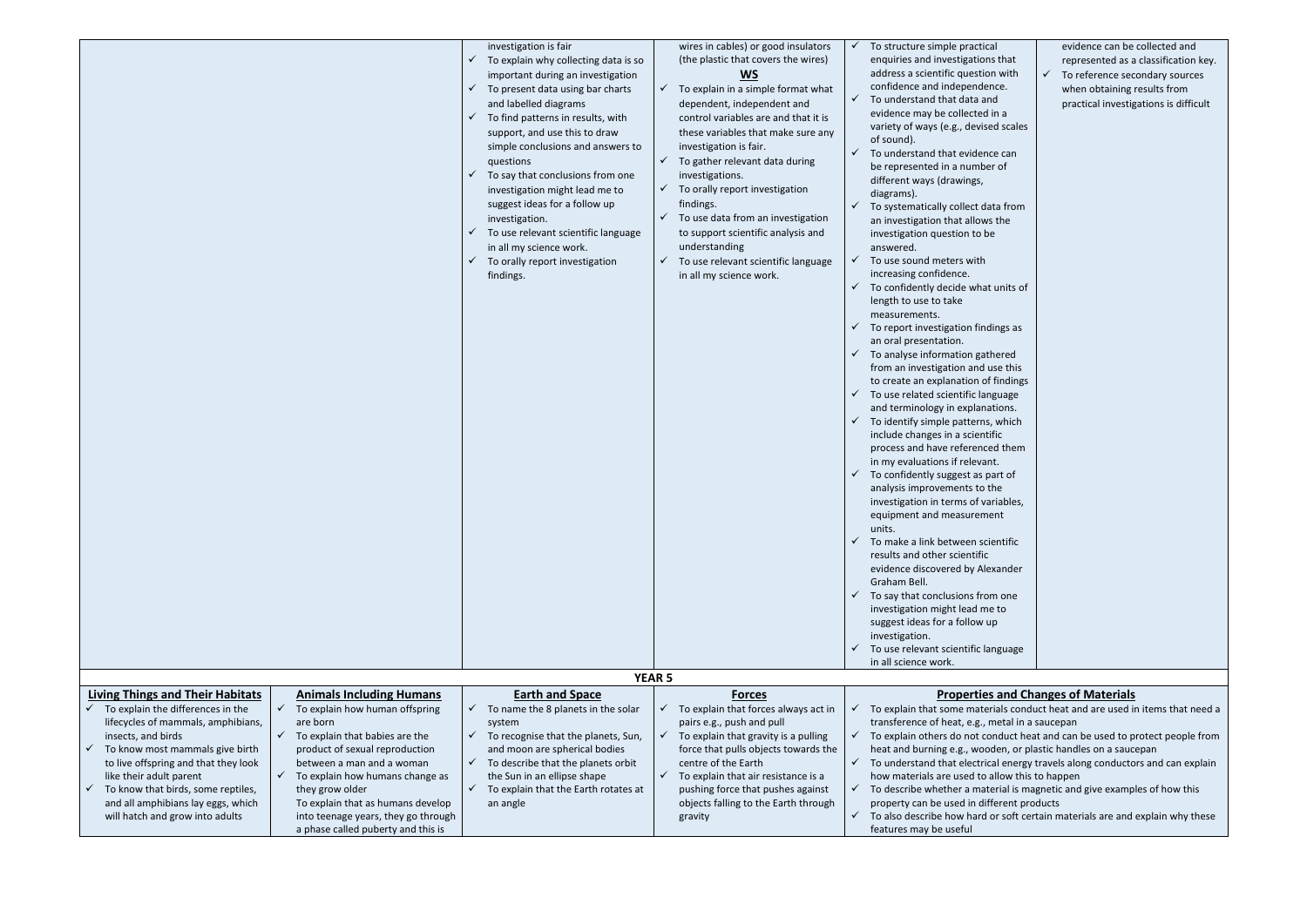- To know that some insects like a caterpillar experiences a metamorphosis when it turns into a butterfly
- To explain that some plants reproduce sexually when pollen from the male part of the plant fertilises the female part of a plant
- $\checkmark$  To describe how the pollen from one plant fertilises another through wind or by an insect
- $\checkmark$  To know that some plants reproduce asexually e.g., bulbs and tubers

# **WS**

- ✓ To plan investigations constructed specifically to answer a question with guidance
- $\checkmark$  To confidently explain what independent, dependent and control variables are
- $\checkmark$  To understand why it is important to be precise when taking measurements in scientific investigations
- To know that sometimes scientists need to take repeat readings to check
- $\checkmark$  To select the most appropriate method to illustrate my findings
- $\checkmark$  To record data using a scatter graph
- $\checkmark$  To review the data gathered during an investigation and draw a conclusion as to the implication of scientific findings
- To understand what a causal relationship is and can explain a causal relationship in an investigation.
- $\checkmark$  To begin to construct predictions using information gathered in an investigation  $\checkmark$  To use test results to help decide To describe the relationship between the Earth's rotation and
- what other comparative or fair tests should be carried out  $\checkmark$  To spot trends in results.
- To use scientific language and terminology when presenting an
- analysis and explanation
- time  $\checkmark$  To understand that the Sun never moves and that it is the movement of the Earth that makes us think it
	- does  $\checkmark$  To explain that the moon orbits the earth every 28 days
	- $\checkmark$  To explain why the phases of the moon occur

 $\checkmark$  To describe why this causes

- $\checkmark$  To talk about the importance of space travel
- To explain why the moon is important in our history

To use scientific language and terminology when presenting an analysis and explanation.

when their sexual development occurs **WS**

different countries to experience night and day at different times

- To explain that the mass of an object does not affect the time taken for an object to fall to the floor
- To use force arrows to show the size and direction of a force
- To describe air resistance as a force that is caused by air particles colliding with any object that moves through it
- $\checkmark$  To explain why objects with a larger surface area, those that are heavier or moving faster cause more air resistance
- To explain that friction is a force that is caused by two surfaces rubbing together
- To understand that friction is a force that slows moving objects
- To describe how different surfaces affect friction and where friction might be useful and where it is not useful
- To explain how to increase and reduce friction
- To explain that water resistance is a force that uses friction to slow things down as they move through water
- To describe the effects of water resistance

## **WS**

- To apply, with guidance, understanding of dependent, independent and controlled variables in different contexts and to different types of scientific enquiries.
- $\checkmark$  To use a variety of scientific equipment (Newton meters).
- To know that sometimes scientists need to take repeat readings to check.
- To spot trends, patterns and anomalies in results.
- To select the most appropriate method to illustrate findings
- To review the data gathered during an investigation and draw a conclusion as to the implication of the findings.
- To understand what a causal relationship is and explain a causal relationship in an investigation.
- To understand and identify, with support, what and how scientific evidence from Sir Isaac Newton and Archimedes has been used to
- ✓ To plan investigations constructed specifically to answer a question with guidance
- $\checkmark$  To use scientific language and terminology when presenting an analysis and explanation
- $\checkmark$  To confidently explain what independent, dependent and control variables are.
- $\checkmark$  To understand why it is important to be precise when taking measurements in scientific investigations.
- $\checkmark$  To select the most appropriate method to illustrate findings
- $\checkmark$  To understand what a causal relationship is and explain a causal relationship in an investigation.
- $\checkmark$  To spot trends in results.
- $\checkmark$  To use a variety of scientific equipment
- ✓ To carry out an investigation to show that dissolving, mixing and changes of state are reversible changes and not irreversible changes
- To describe the difference between a reversible change and an irreversible
- To explain that burning is an example of an irreversible change

# **WS**

- soluble
- To explain what dissolving is and that it is a change of state
- To explain that dissolving is a reversible change
- To describe appropriate methods to separate solutions
- To explain what evaporation, filtering and sieving are and how they may be used to separate mixtures
- $\checkmark$  To explain the difference between a chemical reaction (irreversible) and a physical reaction (reversible).
- 
- change
- 
- To describe what happens when an acid reacts with bicarbonate of soda To explain how the properties of materials have changed when they have undergone an irreversible change.
- 
- $\checkmark$  To plan investigations constructed specifically to answer a question
- $\checkmark$  To use a variety of scientific equipment to separate materials
- scientific investigations
- To construct predictions using information gathered in an investigation
- $\checkmark$  To record data as a line graph/ bar graph to the implication of the findings
- 
- support or refute ideas and arguments. explanation

### To explain what solubility means and give examples of materials that are

## **WS**

- $\checkmark$  To understand why it is important to be precise when taking measurements in
	-
- $\checkmark$  To review the data gathered during an investigation and draw a conclusion as
- $\checkmark$  To present results and conclusions both in writing and orally
- $\checkmark$  To understand and identify what and how scientific evidence has been used to
- $\checkmark$  To use scientific language and terminology when presenting an analysis and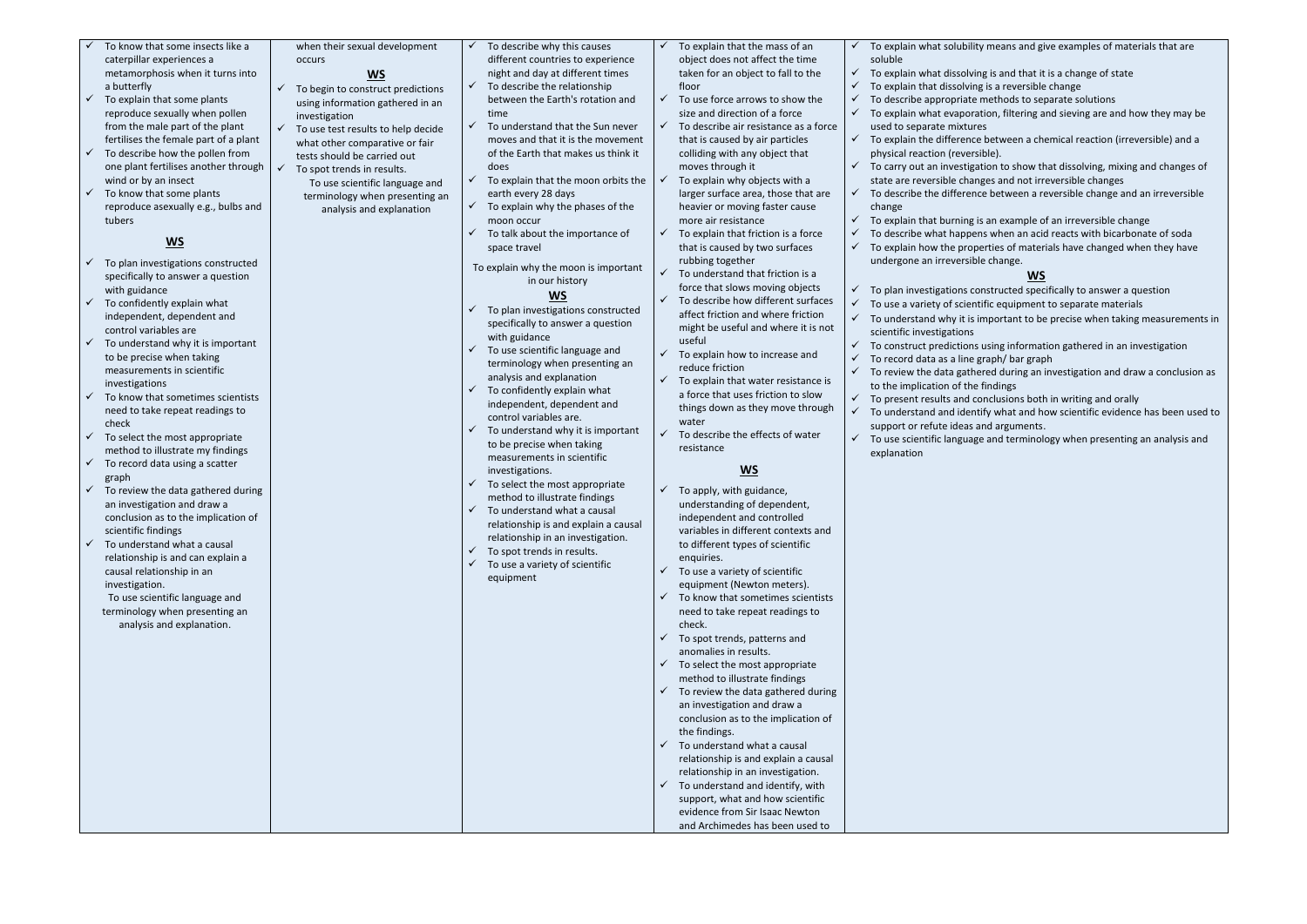$\checkmark$  To select appropriately from a variety of scientific equipment

### <u>tance</u>

has years.  $th's$ ause of is and nd life on go species tinct. same kind. ring are ents. s inherit parents.  $NA$  is oth nine our  $\sin$  is. n leads to tation is of the

cies does extinct. on is.

 $k$  of

|                                                                                                                                                             |                                                                                        | support or refute ideas and<br>arguments.<br>To use scientific language and<br>$\checkmark$<br>terminology when presenting an<br>analysis and explanation.<br>To analyse other people's scientific<br>$\checkmark$<br>conclusions and explanations and<br>identify whether further<br>investigations need to be carried<br>out to refine or support their<br>findings |                                                                                 |
|-------------------------------------------------------------------------------------------------------------------------------------------------------------|----------------------------------------------------------------------------------------|-----------------------------------------------------------------------------------------------------------------------------------------------------------------------------------------------------------------------------------------------------------------------------------------------------------------------------------------------------------------------|---------------------------------------------------------------------------------|
|                                                                                                                                                             |                                                                                        | YEAR <sub>6</sub>                                                                                                                                                                                                                                                                                                                                                     |                                                                                 |
| <b>Animals Including Humans</b>                                                                                                                             | <b>Electricity</b>                                                                     | Light                                                                                                                                                                                                                                                                                                                                                                 | <b>Evolution and Inheritar</b>                                                  |
| $\checkmark$ To name the main parts of the circulatory system - heart, blood vessels, blood,                                                                | To construct a simple series<br>✓                                                      | To explain that we need light in<br>$\checkmark$                                                                                                                                                                                                                                                                                                                      | To explain that the Earth has<br>✓                                              |
| veins, and arteries<br>$\checkmark$ To explain that the heart works alongside the lungs to take oxygen into the                                             | electrical circuit and correctly name<br>all the parts                                 | order to see things<br>$\checkmark$ To know that the Sun is our natural                                                                                                                                                                                                                                                                                               | changed over millions of yea<br>To recognise that the Earth's<br>✓              |
| body and carbon dioxide and other waste products out of the body                                                                                            | To explain how a switch works in a                                                     | light source                                                                                                                                                                                                                                                                                                                                                          | surface was changed becaus                                                      |
| $\checkmark$ To know that most veins carry blood towards the heart that is now full of                                                                      | circuit                                                                                | $\checkmark$ To understand that light travels in                                                                                                                                                                                                                                                                                                                      | the heat rising from its core.                                                  |
| carbon dioxide and other waste products to be exhaled through the lungs                                                                                     | To explain how the brightness of a<br>$\checkmark$                                     | straight lines                                                                                                                                                                                                                                                                                                                                                        | To describe what a fossil is a<br>✓                                             |
| $\checkmark$ To know that arteries carry blood filled with oxygen, nutrients, and water from                                                                | lamp or the loudness of a buzzer                                                       | $\checkmark$ To explain that light is reflected                                                                                                                                                                                                                                                                                                                       | how it helps ad understand                                                      |
| the heart to be distributed around the body<br>$\checkmark$ To recognise and name the 7 food groups - protein, carbohydrate, fats,                          | depends on the number and<br>voltage of the cells used and the                         | from the surface of objects into our<br>eyes and that is how we see them                                                                                                                                                                                                                                                                                              | Earth millions of years ago.<br>To understand how some sp<br>✓                  |
| vitamins, minerals, fibre, and water and explain what role each group                                                                                       | number of components in a circuit                                                      | To draw simple diagrams to show<br>$\checkmark$                                                                                                                                                                                                                                                                                                                       | like dinosaurs become extine                                                    |
| performs within our bodies                                                                                                                                  | To draw the correct circuit diagram                                                    | the direction light travels and that                                                                                                                                                                                                                                                                                                                                  | To explain that living things<br>$\checkmark$                                   |
| $\checkmark$ To describe the factors that affect how much of each food group a person                                                                       | for a circuit using the correct                                                        | these are called ray diagrams                                                                                                                                                                                                                                                                                                                                         | produce offspring of the san                                                    |
| needs to eat                                                                                                                                                | symbols                                                                                | To explain how light changes<br>✓                                                                                                                                                                                                                                                                                                                                     | To understand that offspring<br>✓                                               |
| To describe how water and nutrients are carried the body to where they are<br>$\checkmark$<br>needed                                                        | To draw and name the electrical<br>$\checkmark$<br>circuit symbols for cell, conductor | direction when it travels through<br>different shaped lenses, concave                                                                                                                                                                                                                                                                                                 | not identical to their parents<br>To know that living things in<br>$\checkmark$ |
| To recognise that drugs, exercise and lifestyle affects the way their bodies<br>$\checkmark$                                                                | wire, bulb, buzzer and switch                                                          | and convex                                                                                                                                                                                                                                                                                                                                                            | characteristics from their pa                                                   |
| function.                                                                                                                                                   | To describe what an open electric                                                      | To describe that the direction light                                                                                                                                                                                                                                                                                                                                  | $\checkmark$<br>To understand that our DNA                                      |
| <b>WS</b>                                                                                                                                                   | circuit is                                                                             | travels can be changed but it                                                                                                                                                                                                                                                                                                                                         | made up of genes from both                                                      |
| $\checkmark$ To independently select and plan the most appropriate type of enquiry to                                                                       | To describe what a closed electric<br>✓                                                | always travels in a straight line                                                                                                                                                                                                                                                                                                                                     | parents and these determine                                                     |
| answer a question                                                                                                                                           | circuit is and why it is important<br>To explain how to increase the<br>✓              | To know that the properties of<br>$\checkmark$<br>different materials affect how                                                                                                                                                                                                                                                                                      | characteristics.<br>$\checkmark$<br>To describe what adaptation                 |
| To confidently select dependent, independent and controlled variables for<br>different types of scientific enquiries that will ensure a fair test           | brightness of a lamp and the                                                           | reflective they are and that smooth                                                                                                                                                                                                                                                                                                                                   | To explain why adaptation le                                                    |
| To record data as a line graph<br>$\checkmark$                                                                                                              | loudness of a buzzer                                                                   | surfaces reflect light better                                                                                                                                                                                                                                                                                                                                         | evolution.                                                                      |
| To confidently use scientific language and terminology when presenting an<br>$\checkmark$                                                                   | To use knowledge to plan a circuit<br>✓                                                | To explain what a shadow is and<br>$\checkmark$                                                                                                                                                                                                                                                                                                                       | To understand that adaptati<br>✓                                                |
| analysis and explanation                                                                                                                                    | in a diagram and build it                                                              | that it is an area where light has                                                                                                                                                                                                                                                                                                                                    | essential for the survival of t                                                 |
| $\checkmark$ To take measurements confidently and accurately using a range of scientific                                                                    | <u>WS</u>                                                                              | not entered<br>$\checkmark$                                                                                                                                                                                                                                                                                                                                           | species.<br>To recognise that if a species<br>✓                                 |
| equipment.<br>$\checkmark$ To identify when readings from scientific equipment looks incorrect and take                                                     | To independently select and plan<br>$\checkmark$                                       | To explain why a shadow has the<br>same shape as the object that is                                                                                                                                                                                                                                                                                                   | not adapt it may become ext                                                     |
| repeat readings to deliver more precise and accurate data.                                                                                                  | the most appropriate type of<br>enquiry to answer a question.                          | casting the shadow                                                                                                                                                                                                                                                                                                                                                    | To describe what evolution i                                                    |
| $\checkmark$ To record data as a scatter graph.                                                                                                             | To confidently review the data<br>$\checkmark$                                         | To understand that there are<br>✓                                                                                                                                                                                                                                                                                                                                     | ✓<br>To learn about the work of                                                 |
| To select the most appropriate method of recording and displaying data and                                                                                  | gathered during an investigation                                                       | patterns in the way the size of the                                                                                                                                                                                                                                                                                                                                   | important scientists.                                                           |
| results.                                                                                                                                                    | and construct conclusions and                                                          | shadow can be changed according                                                                                                                                                                                                                                                                                                                                       | To learn about the work o<br>✓                                                  |
| To adeptly present results, conclusions and explanations in multiple formats,<br>$\checkmark$<br>knowing that these are based on sound scientific practice. | explanations of findings.                                                              | to where the light source is<br>positioned.                                                                                                                                                                                                                                                                                                                           | palaeontologists.                                                               |
| $\checkmark$ To use results gathered in investigations to make predictions and be confident                                                                 | $\checkmark$<br>To confidently use scientific                                          | <u>WS</u>                                                                                                                                                                                                                                                                                                                                                             |                                                                                 |
| that the data gathered is accurate.                                                                                                                         | language and terminology when                                                          | To confidently select dependent,<br>$\checkmark$                                                                                                                                                                                                                                                                                                                      |                                                                                 |
| To review data and spot, patterns and anomalies independently.<br>$\checkmark$                                                                              | presenting an explanation.                                                             | independent and controlled                                                                                                                                                                                                                                                                                                                                            |                                                                                 |
|                                                                                                                                                             | To analyse other people's scientific<br>✓<br>conclusions and explanations and          | variables for different types of                                                                                                                                                                                                                                                                                                                                      |                                                                                 |
|                                                                                                                                                             | identify whether further                                                               | scientific enquiries that will ensure<br>a fair test                                                                                                                                                                                                                                                                                                                  |                                                                                 |
|                                                                                                                                                             | investigations need to be carried                                                      | To select the most appropriate<br>$\checkmark$                                                                                                                                                                                                                                                                                                                        |                                                                                 |
|                                                                                                                                                             | out to refine or support their                                                         | method of displaying results.                                                                                                                                                                                                                                                                                                                                         |                                                                                 |
|                                                                                                                                                             | findings.                                                                              | To select appropriately from a                                                                                                                                                                                                                                                                                                                                        |                                                                                 |

 $\checkmark$  To explain what classification is  $\checkmark$  To explain that living things can be classified in different ways

- $\checkmark$  To know what a vertebrate and invertebrate are
- $\checkmark$  To classify animals according to whether they are a vertebrate (fish, amphibians, reptiles, birds, and mammals) or invertebrate (insects, spiders, snails, and worms)
- ✓ To learn about famous scientists known for their work in the classification of living things like Carl Linnaeus

To explore other people's scientific conclusions and understand how their own data has been used to support or contradict thinking.

### **Living Things and Their Habitats**

## **WS**

 $\checkmark$  To record data using observational drawings and photographs.  $\checkmark$  To use results gathered in

investigations to make predictions.  $\checkmark$  To understand what a causal relationship is and explain the relevant context of such a causal relationship in any conclusion or explanation.